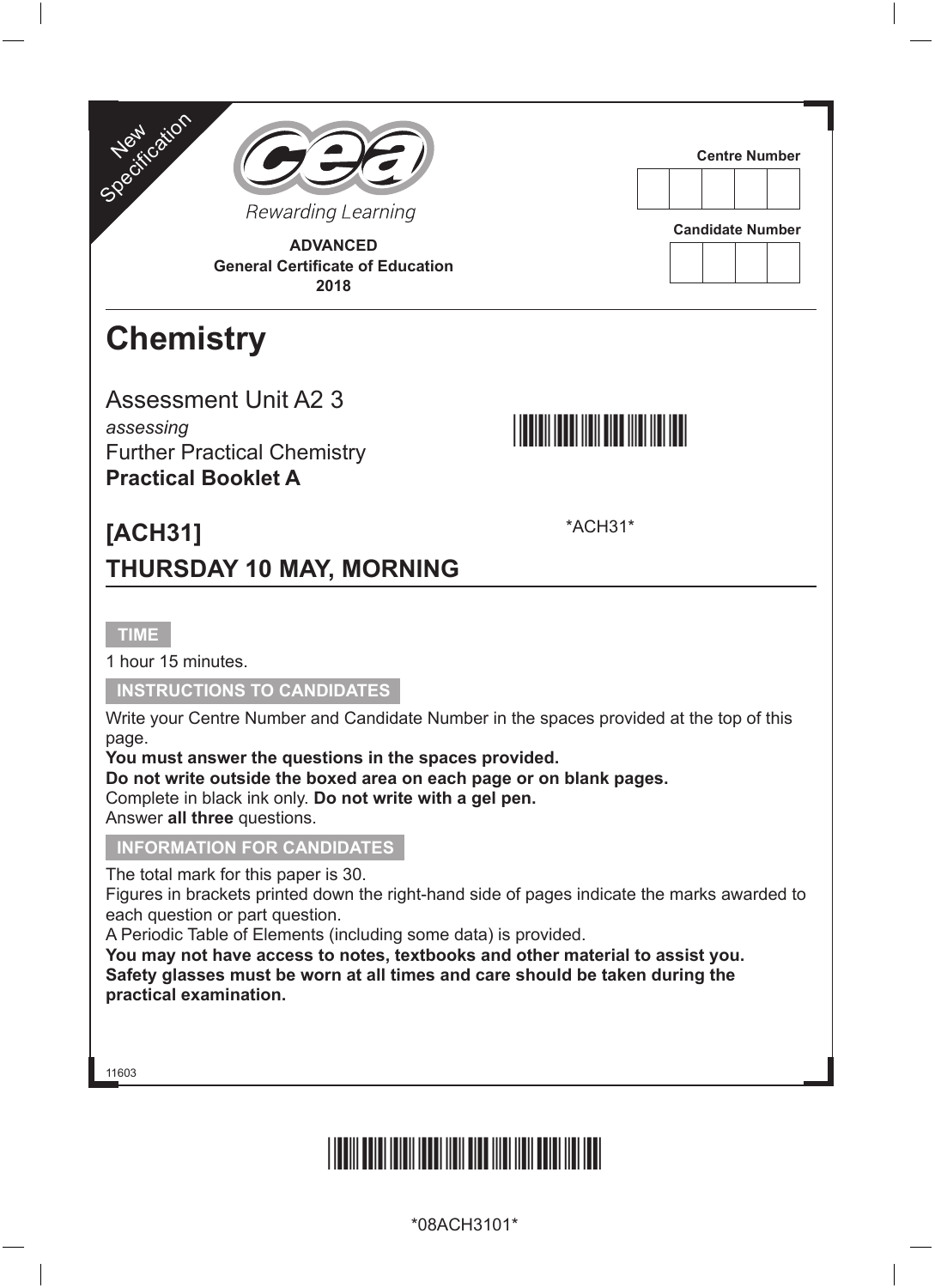## **BLANK PAGE**

### **DO NOT WRITE ON THIS PAGE**



\*08ACH3102\*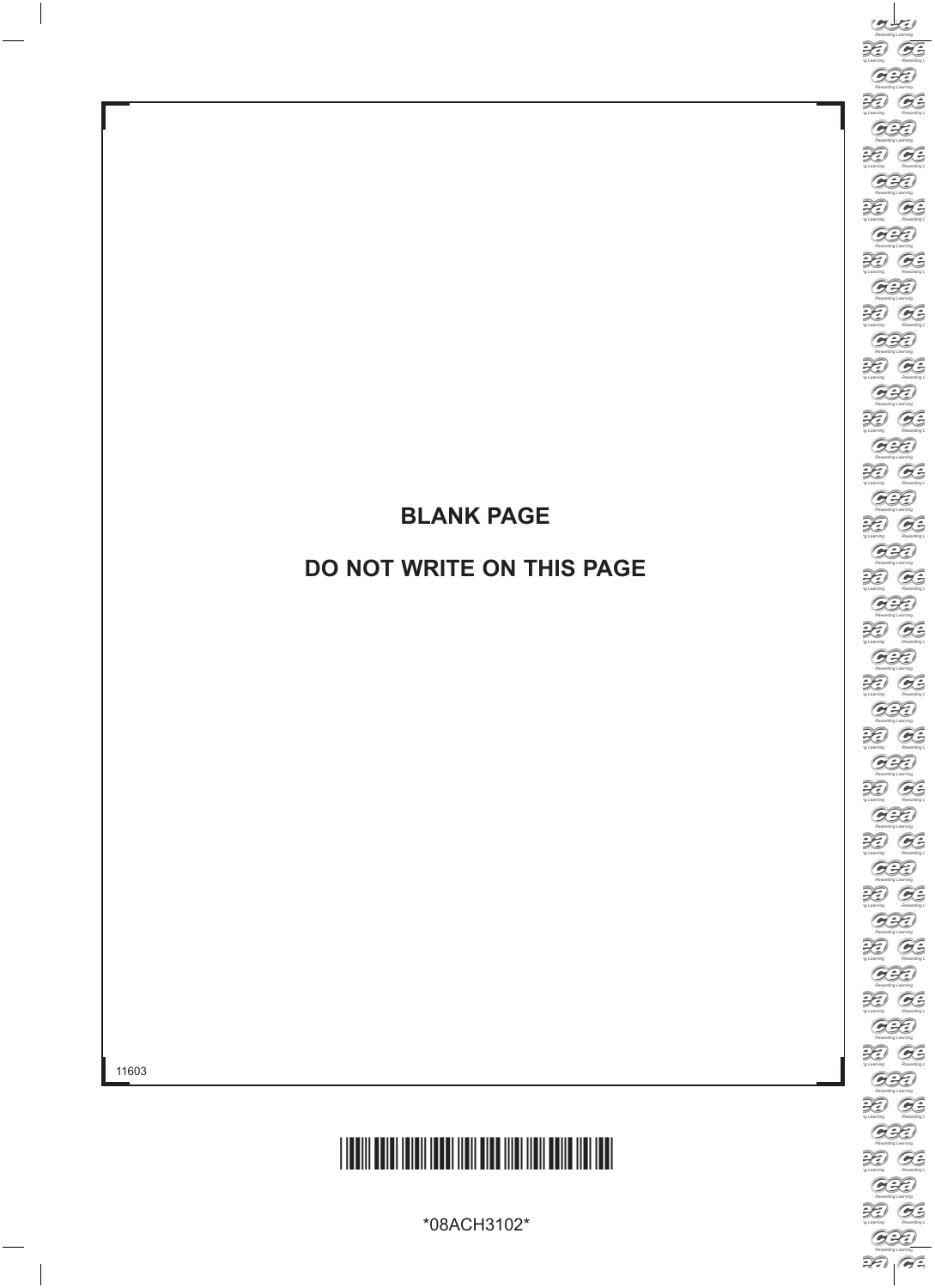**1** You are required to measure the temperature change when sodium hydroxide solution reacts with dilute sulfuric acid.

You are provided with:

- 1mol dm<sup>−</sup>3 sodium hydroxide solution
- 1mol dm<sup>−</sup>3 sulfuric acid
- a burette
- $\bullet$  a 25 cm<sup>3</sup> measuring cylinder
- a thermometer
- a polystyrene cup
- a beaker

You should:

- 1. Fill the burette with the sulfuric acid.
- 2. Use the measuring cylinder to place  $25 \text{ cm}^3$  of the sodium hydroxide solution in a polystyrene cup placed in the beaker.
- 3. Record the temperature of the sodium hydroxide solution.
- 4. Add 5 cm<sup>3</sup> of sulfuric acid to the sodium hydroxide solution, stir using the thermometer and record the highest temperature.
- 5. Rinse out the cup with deionised water.
- 6. Repeat steps  $2-5$  adding 10, 15, 20 and  $25 \text{ cm}^3$  of sulfuric acid to different 25cm3 samples of sodium hydroxide solution.
- **(a)** Record your results in a table.

[2]

11603

**[Turn over**

## <u>\*18ACH3103 \*18ACH3103 \*18ACH3103 \*18ACH3103 \*18ACH3103 \*18ACH3103 \*18ACH3103 \*18ACH3103 \*18ACH3103 \*18ACH3103 </u>

\*08ACH3103\*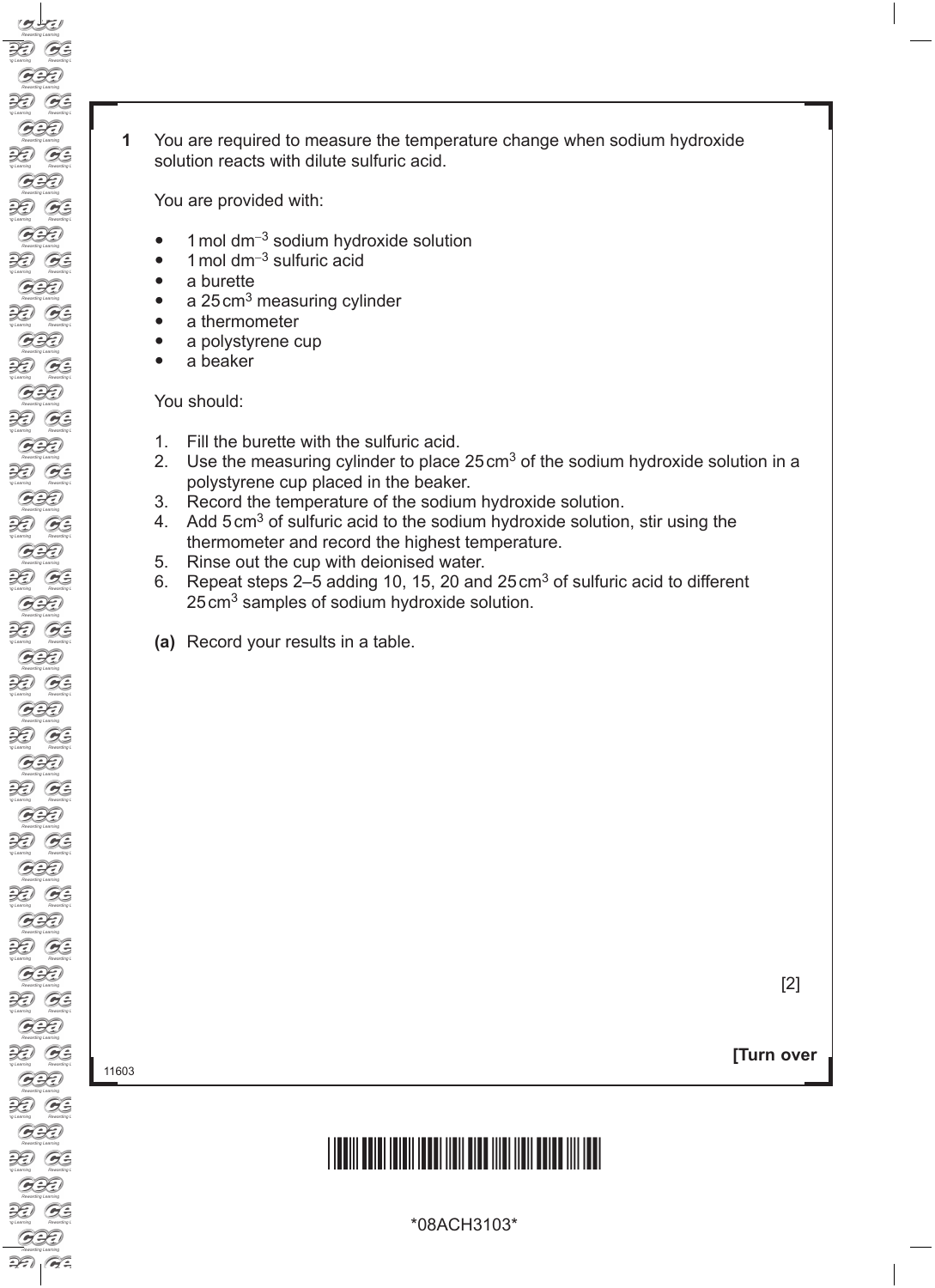| Q               |
|-----------------|
| O,              |
|                 |
| ĵ<br>)          |
| l               |
| $\supsetneq$    |
|                 |
| l<br>d          |
| $\supsetneq$    |
| C               |
|                 |
| $\mathbb{R}$    |
| l<br>ó          |
| $\mathbb{R}$    |
|                 |
| l<br>ó          |
| $\mathbb{R}$    |
| l<br>ó          |
|                 |
|                 |
| l               |
| ĵ<br>Ì          |
|                 |
| l               |
| Ē<br>ļ          |
|                 |
| l               |
| Ì<br>Ÿ,         |
| C<br>4          |
| ij              |
| Ē               |
| l<br>$\epsilon$ |
| ŷ<br>Ÿ          |
|                 |
| Q<br>ó          |
| $\supseteq$     |
| Q               |
|                 |
| $\supsetneq$    |
| C               |
| $\mathbb{R}$    |
|                 |
| l               |
| $\supsetneq$    |
| C               |
|                 |
| $\supsetneq$    |
| Q<br>4          |
| $\supsetneq$    |
|                 |
| ¢<br>۰          |
| $\mathbb{R}$    |
|                 |
| Q<br>ó          |
| $\mathbb{R}$    |
| ø               |
|                 |
| $\supsetneq$    |
| l<br>`d         |
|                 |

\*08ACH3104\* 11603 **(b)** How would you determine the uncertainty when two burette readings are used to calculate the volume of acid delivered from the burette? [2] **(c)** Plot a graph of temperature change against the volume of sulfuric acid. [4]

\*08ACH3104\*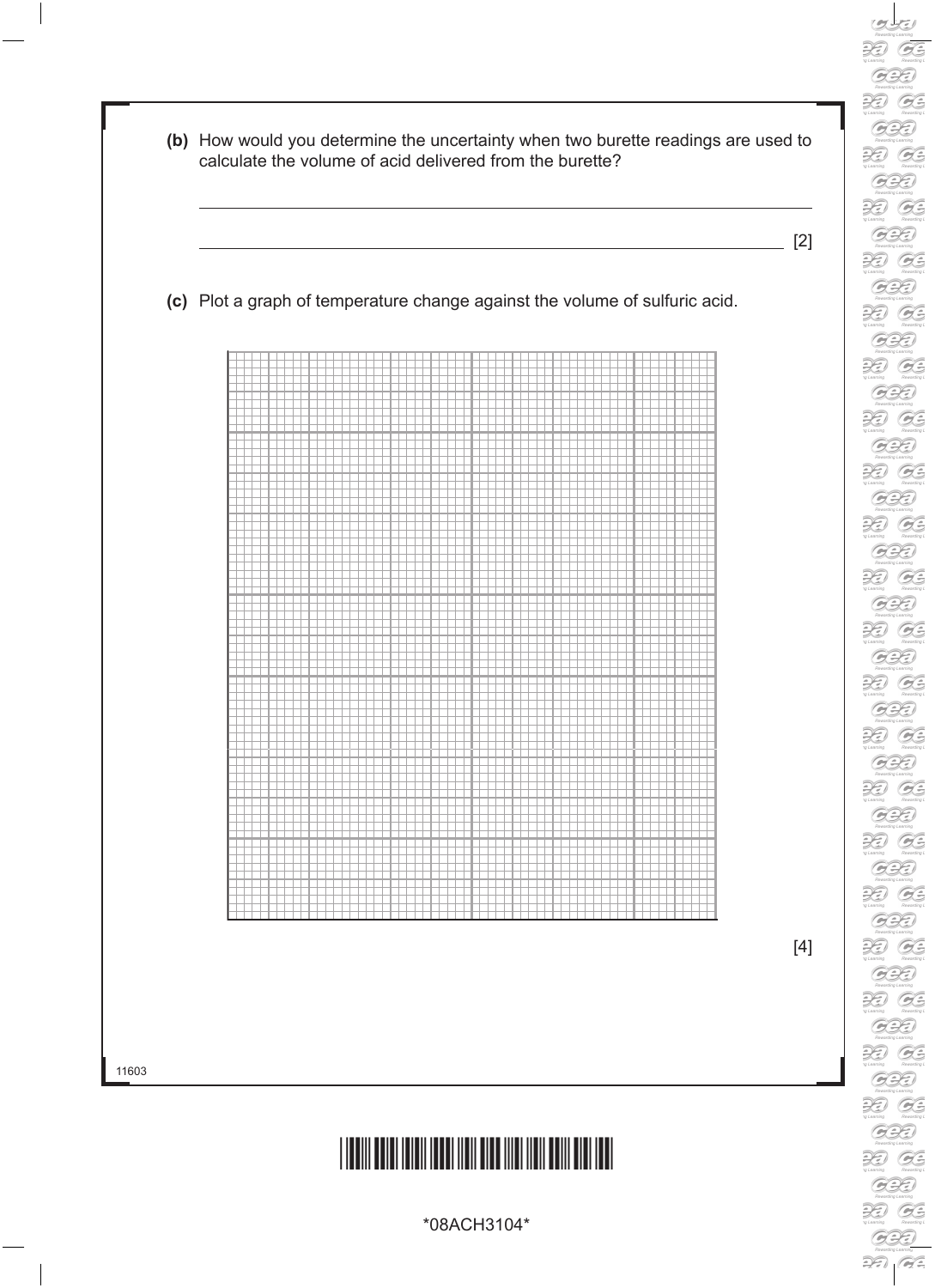| You are supplied with substances $A$ and $B$ and are required to carry out the following |
|------------------------------------------------------------------------------------------|
| tests.                                                                                   |

- **(a)** Place all of sample **A** in a boiling tube and add 10cm3 of dilute sulfuric acid. Gently heat the boiling tube and describe what you see.
- **(b)** Pour the solution from **(a)** into a small beaker leaving any solid, if present, behind.

Divide the solution equally into **three** test tubes and carry out the following tests.

 **(i)** Test tube 1: Add an equal volume of dilute sodium hydroxide solution. Describe what you see.

 **(ii)** Test tube 2: Add a spatula measure of iron filings and gently shake the test tube. Give **four** observations.

- **(iii)** Test tube 3: Add 3 cm<sup>3</sup> of concentrated hydrochloric acid and gently mix the contents. Describe what you see.
	- <u>[1]</u>

[1]

<u>[1]</u> [1] **[1]** 

<u>[4]</u>

**[Turn over**

# \*1105111 THE TELEVISION OF THE THEFT IN THE TELEVISION OF THE TELEVISION OF THE TELEVISION OF THE TELEVISION O

\*08ACH3105\*

11603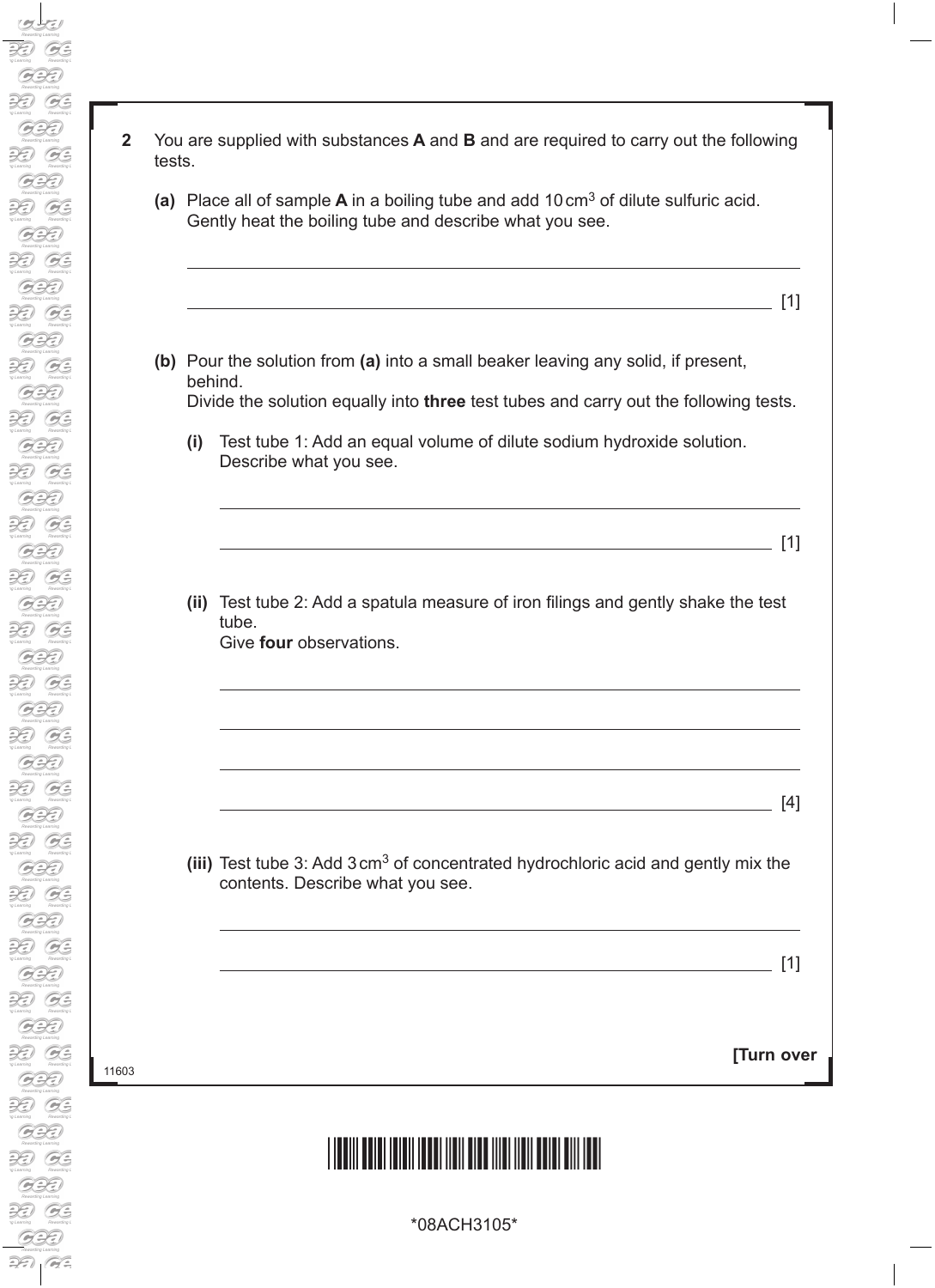

- **(i)** Heat the test tube and describe the colour change that takes place.
- $\_$  [1]

 $[1]$ 

- **(ii)** Allow the test tube to cool to room temperature and describe what you see.
- **(d) (i)** Add half a spatula measure of **B** to a boiling tube followed by 10cm3 of dilute nitric acid. Shake the boiling tube and describe what you see. Keep the mixture for **part (ii)**.
	- $[1]$
	- **(ii)** Add 2cm3 of dilute sodium hydroxide solution to the mixture from **part (i)** followed by a further  $5 \text{ cm}^3$ . Shake the boiling tube and describe what you see.

[2]

11603



\*08ACH3106\*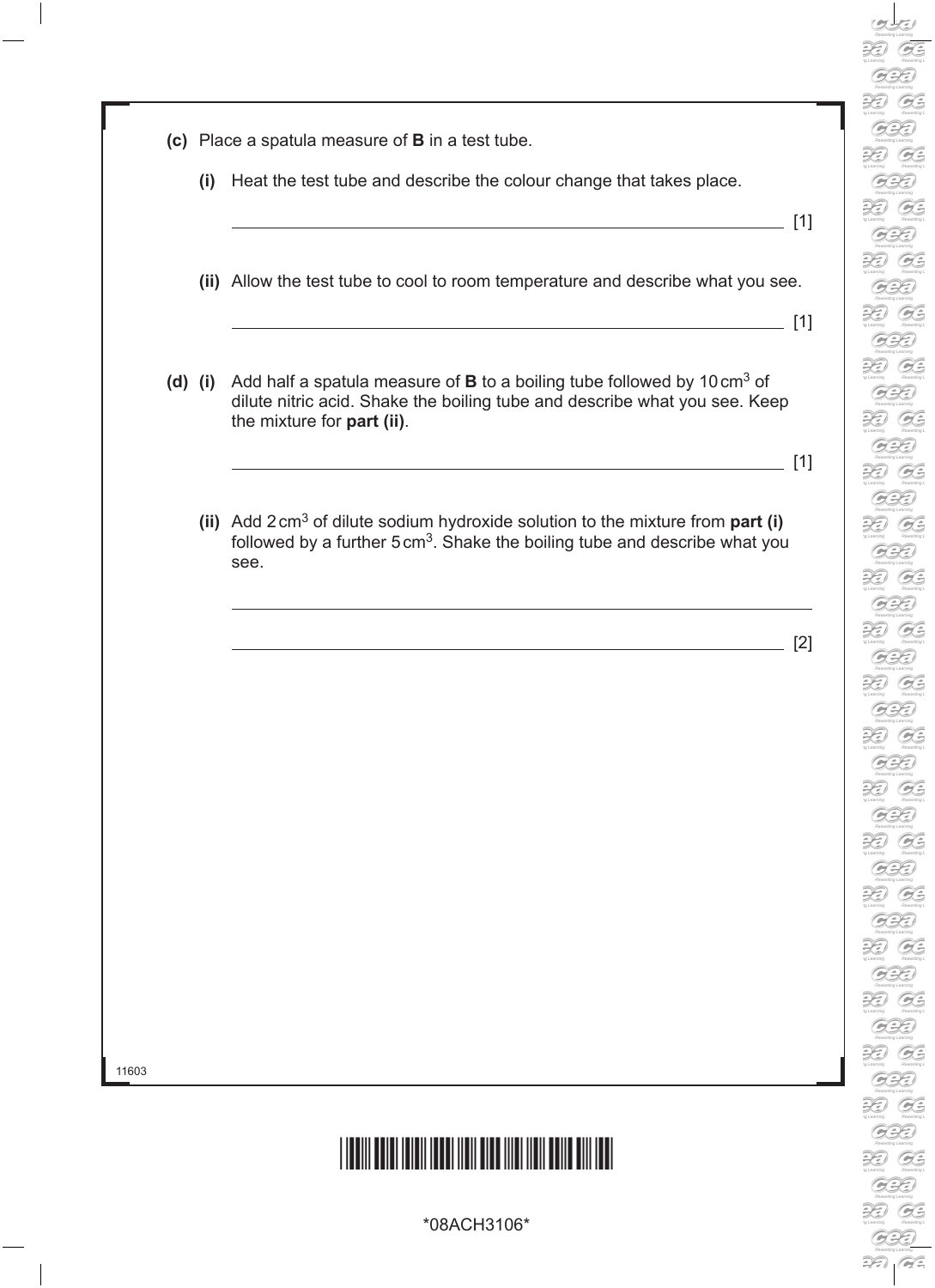**3** You are supplied with **three** organic liquids labelled **X**, **Y** and **Z**. You are required to carry out the following tests on the liquids and complete the table giving your observations.

| <b>Test</b>                                                                                                                                                                                                                             | <b>Observations</b> |   |        |  |
|-----------------------------------------------------------------------------------------------------------------------------------------------------------------------------------------------------------------------------------------|---------------------|---|--------|--|
|                                                                                                                                                                                                                                         | X                   | Y | Z      |  |
| Place $2 \text{ cm}^3$ of the<br>liquid in a test tube<br>and add $2-3 \text{ cm}^3$ of<br>dilute sulfuric acid<br>followed by $2 \text{ cm}^3$<br>of potassium<br>manganate(VII)<br>solution. Leave the<br>test tube for 5<br>minutes. |                     |   |        |  |
| Test each liquid<br>with Universal<br>Indicator paper.<br>Record the pH of<br>the liquid in the test<br>tube.                                                                                                                           |                     |   |        |  |
| Place a few drops<br>of the liquid on a<br>watch glass and<br>carefully touch the<br>liquid with a lighted<br>splint.                                                                                                                   |                     |   |        |  |
| Place 2 cm <sup>3</sup> of the<br>liquid in a test tube<br>and add 1 cm of<br>magnesium ribbon.                                                                                                                                         |                     |   | $[10]$ |  |

11603

Ŵ

# \*1108ACH3107ACH3108ACH3107ACH3107ACH3107ACH3107ACH31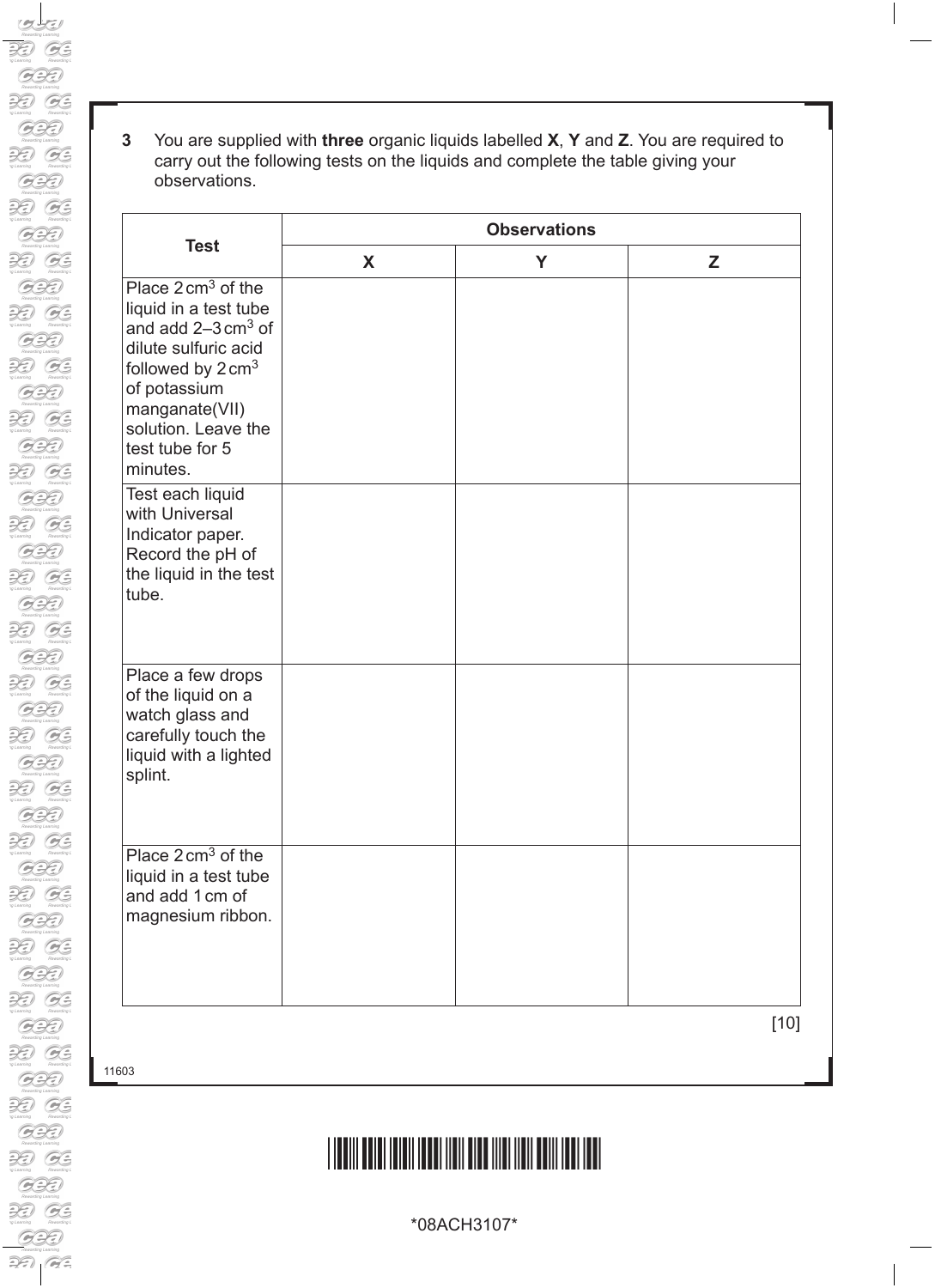### **DO NOT WRITE ON THIS PAGE**

Permission to reproduce all copyright material has been applied for. In some cases, efforts to contact copyright holders may have been unsuccessful and CCEA will be happy to rectify any omissions of acknowledgement in future if notified.

239498



\*08ACH3108\*

 $\mathscr{O}$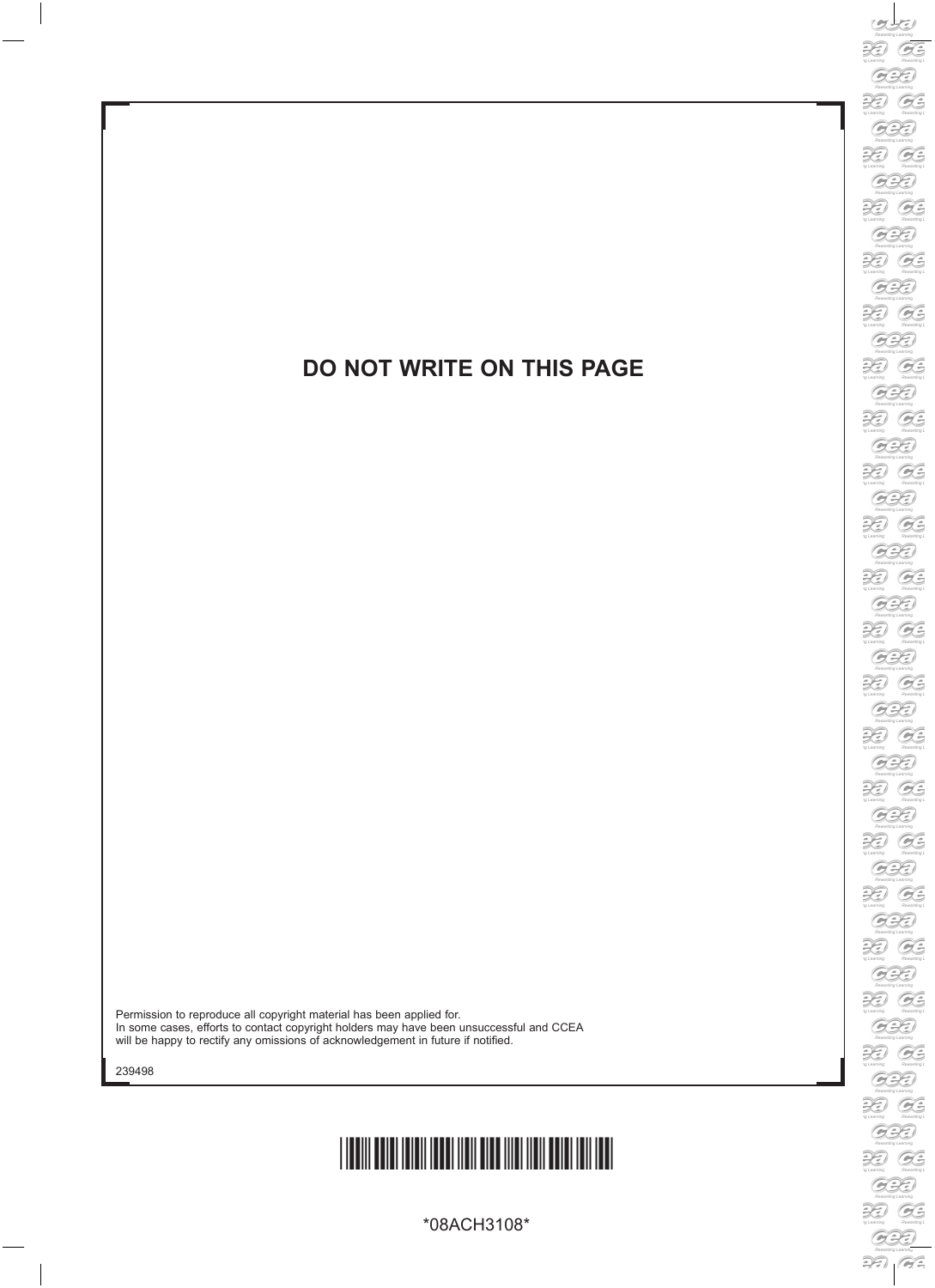



**ADVANCED General Certificate of Education 2018**

## **Chemistry**

## Assessment Unit A2 3

*assessing*

Further Practical Chemistry **Practical Booklet A**

**[ACH31]**

**THURSDAY 10 MAY, MORNING**

# **APPARATUS AND MATERIALS LIST**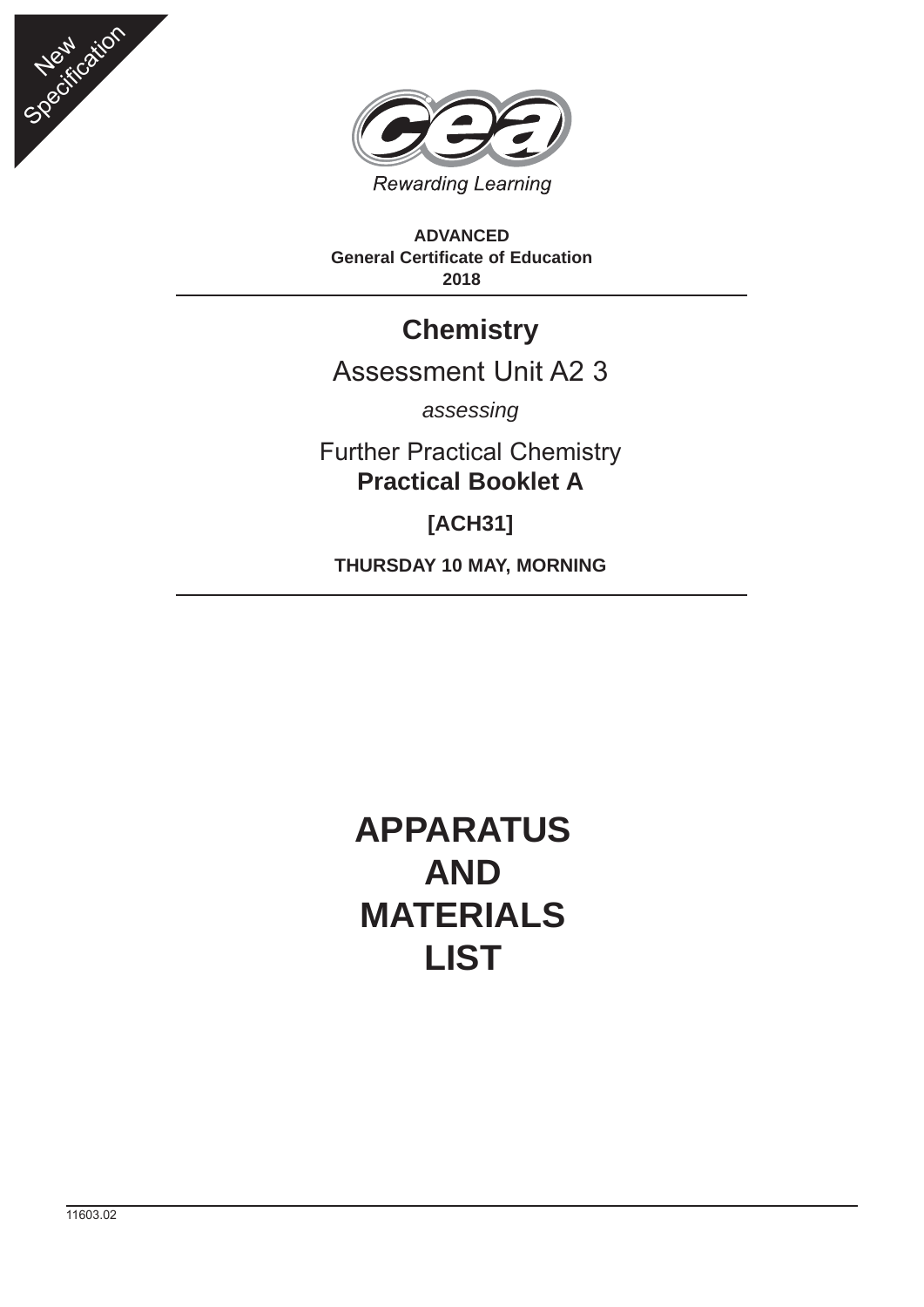#### **Advice for centres**

- All chemicals used should be at least laboratory reagent specification and labelled with appropriate safety symbols, e.g. irritant.
- For centres running multiple sessions candidates for the later session should be supplied with clean, dry glassware. If it is not feasible, then glassware from the first session should be thoroughly washed, rinsed with deionised water and allowed to drain.
- Ensure all chemicals are in date otherwise expected observations may not be seen.
- It is the responsibility of the centre to be cognisant of all health and safety issues and to carry out a thorough risk assessment. Up to date information can be obtained at www.cleapss.org.uk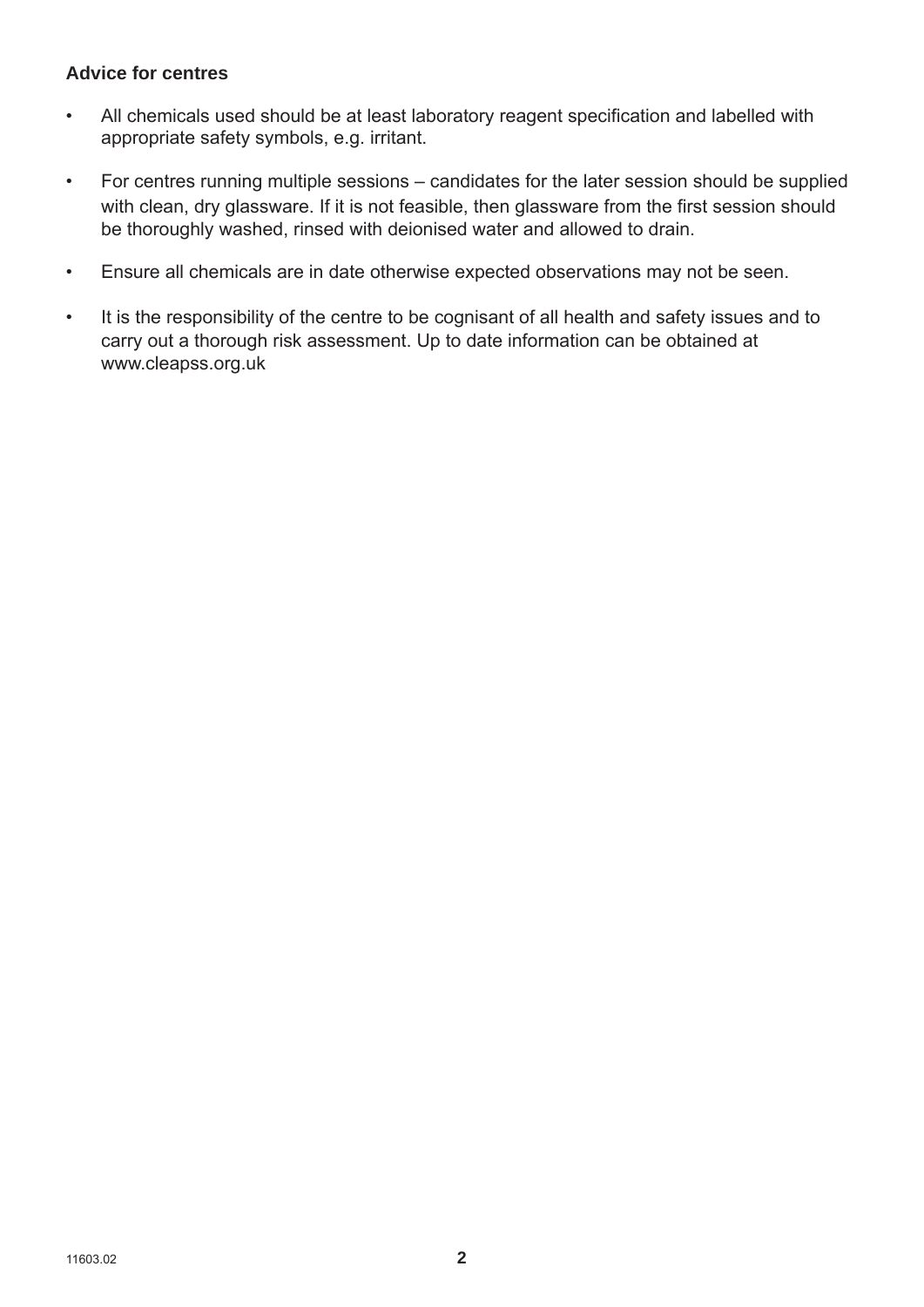### **Practical Examination**

Each candidate must be supplied with safety goggles or glasses.

#### **Question No. 1**

Each candidate must be supplied with:

- $\bullet$  one 50 cm<sup>3</sup> burette of at least B quality
- $\bullet$  a funnel
- a retort stand and clamp
- a measuring cylinder with  $25 \text{ cm}^3$  capacity
- a polystyrene cup
- $\cdot$  a 250 cm<sup>3</sup> beaker
- $\bullet$  a -10°–110°C thermometer
- approximately 200 cm3 of 1 mol dm–3 sodium hydroxide solution labelled **dilute sodium hydroxide solution** and **corrosive/irritant**
- approximately 200 cm3 of 1 mol dm–3 sulfuric acid solution labelled **dilute sulfuric acid** and **corrosive/irritant**
- deionised water should be available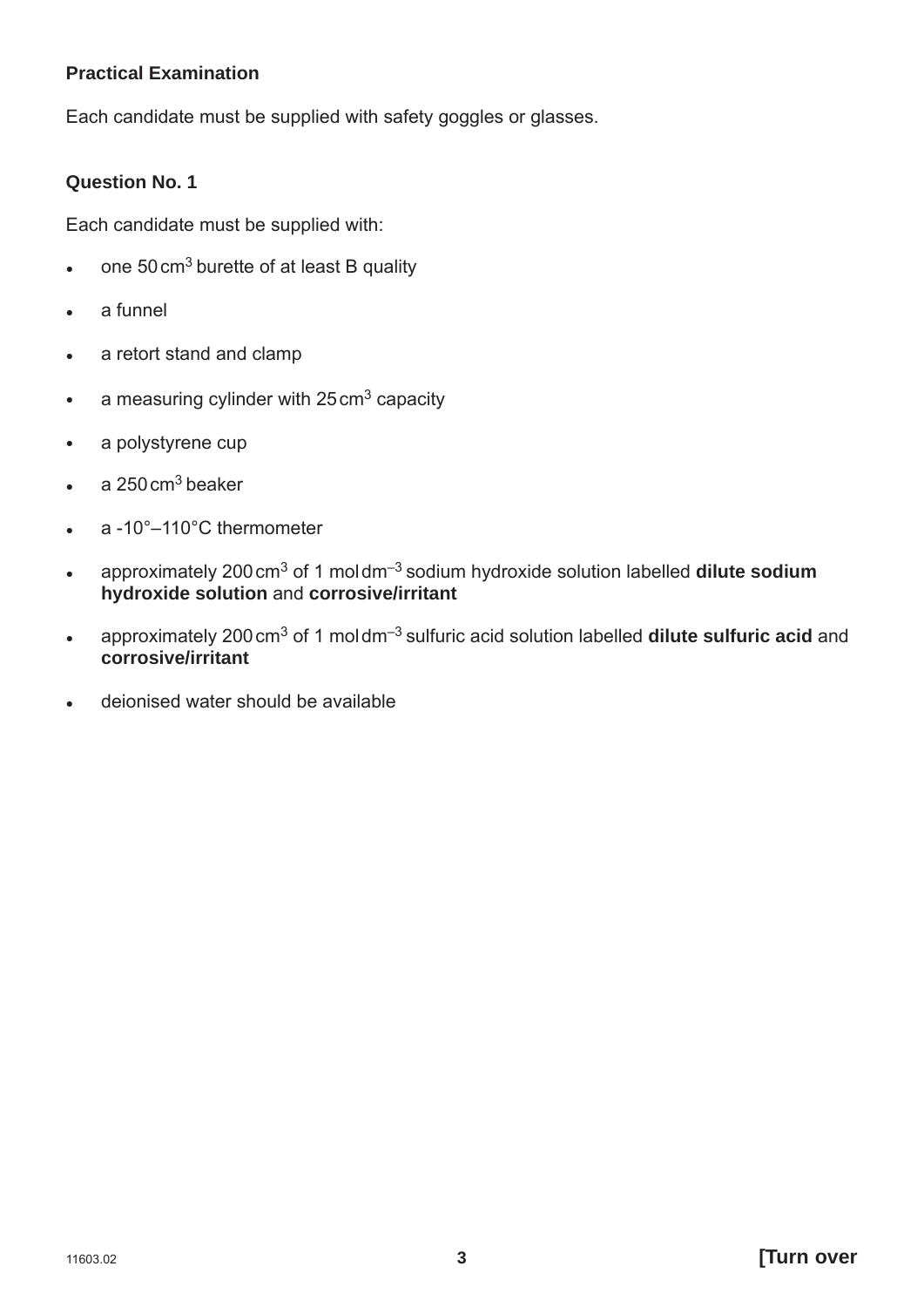#### **Question No. 2**

Each candidate must be supplied with:

- a spatula
- 2 boiling tubes
- $\cdot$  4 test tubes
- test tube/boiling tube holder
- Bunsen burner
- small beaker
- $\cdot$  25 cm<sup>3</sup> measuring cylinder
- heatproof mat
- 2 droppers
- 2 test tube stoppers
- access to a fume cupboard
- approximately 2 g of copper(II) oxide labelled **A**
- approximately 2 g of zinc oxide labelled **B**
- approximately 20 cm3 of 2 mol dm–3 sulfuric acid labelled **dilute sulfuric acid** and **corrosive/irritant**
- $\bullet$  approximately 2 g of iron filings
- a bottle of concentrated hydrochloric acid in a fume cupboard labelled **concentrated hydrochloric acid** and **corrosive/irritant**
- approximately 20 cm3 of 1 mol dm–3 nitric acid labelled **dilute nitric acid** and **corrosive/ irritant**
- approximately 50 cm3 of 2 mol dm–3 sodium hydroxide solution labelled **dilute sodium hydroxide solution** and **corrosive/irritant**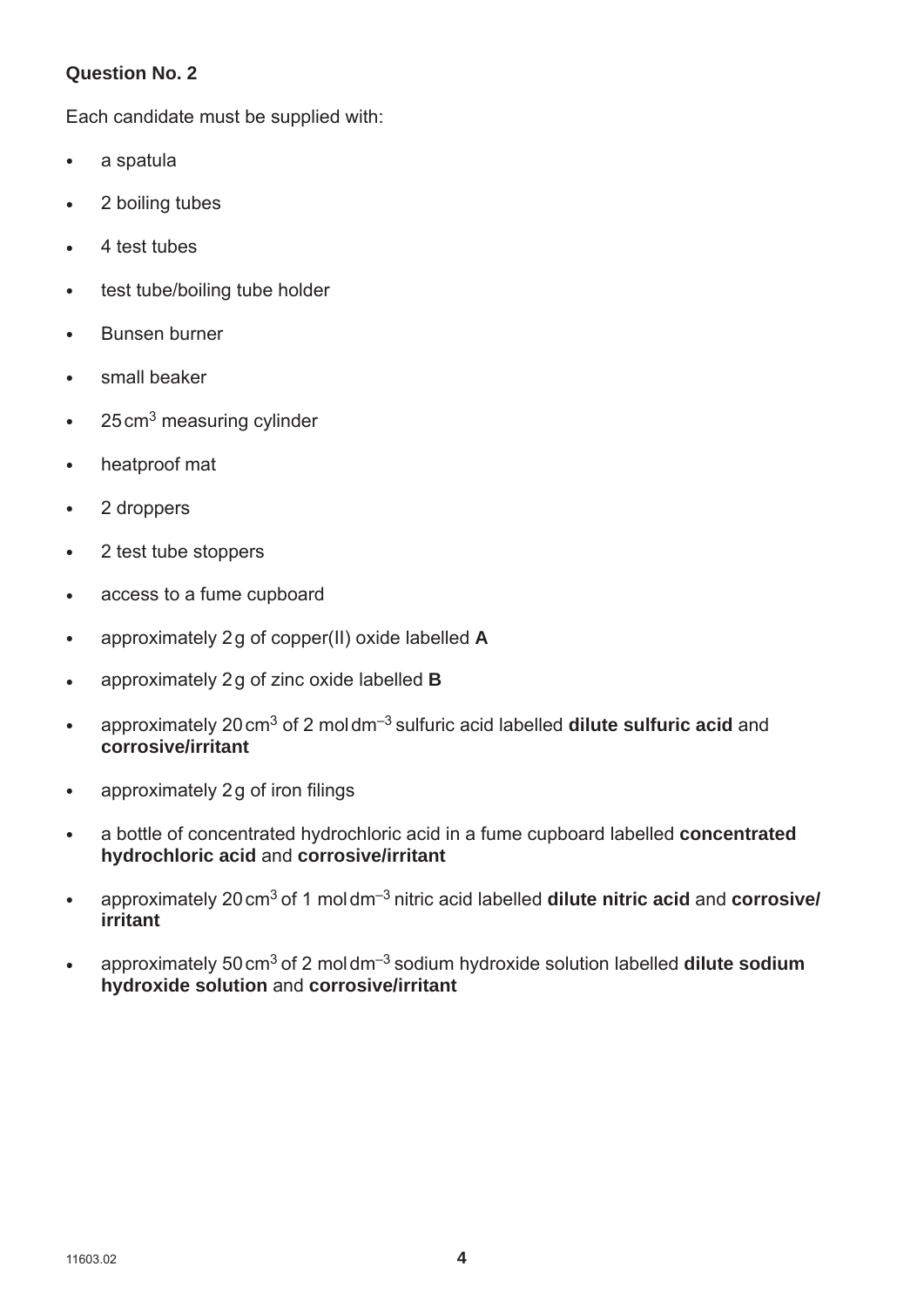#### **Question No. 3**

Each candidate must be supplied with:

- $\cdot$  6 test tubes
- 3 wooden splints
- a test tube/boiling tube rack
- a heatproof mat
- access to Universal Indicator paper with appropriate colour chart (Johnson's, 1–11)
- Bunsen burner
- 3 watch glasses
- $\bullet$  2 droppers
- approximately 20 $cm<sup>3</sup>$  of 0.02 moldm<sup>-3</sup> potassium manganate(VII) solution labelled **potassium manganate(VII) solution** and **oxidising**
- approximately 20 cm3 of 2 mol dm–3 sulfuric acid labelled **dilute sulfuric acid** and **corrosive/irritant**
- 3 approximately 1 cm pieces of magnesium ribbon
- approximately 20 cm3 of propanone labelled **X** and **flammable**
- approximately 20 cm3 of ethanol labelled **Y** and **flammable**
- approximately 20 cm3 of 1 mol dm–3 ethanoic acid labelled **Z** and **irritant**